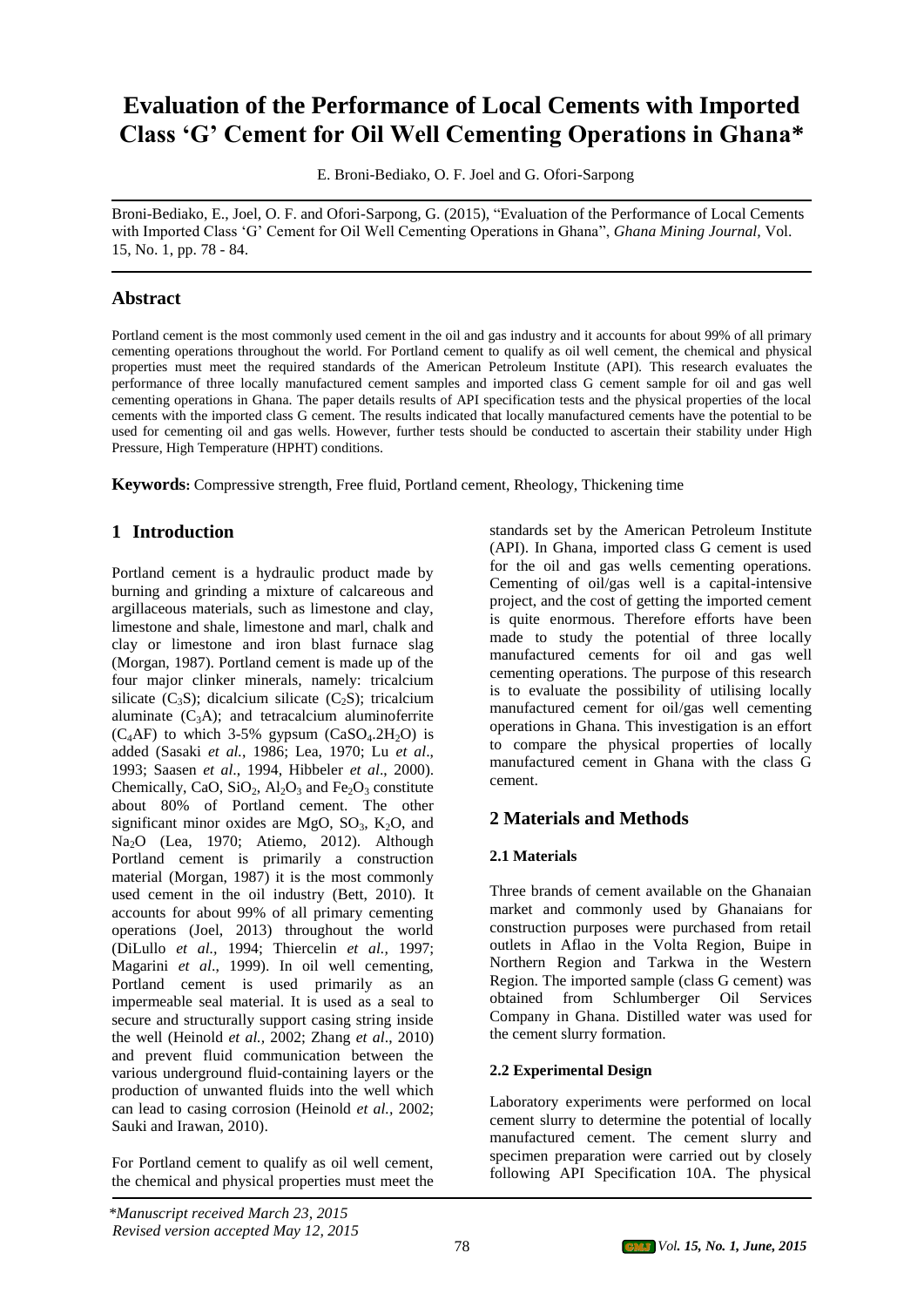properties were determined by closely following API Specification 10A and API Recommended Practice 10B (Anon, 1997; 2013). The physical properties tests conducted included thickening time, compressive strength, free fluid, and rheology of the cement slurry. Three brands of locally manufactured cement (CEM A, CEM B and CEM C) and imported class G cement (CEM G) were investigated at the testing conditions specified in API Specification 10A (Table 1).

**Table 1 Experimental Conditions and Slurry Composition (API Specification)**

| <b>Test Conditions</b>                                                                 |                  |  |  |  |
|----------------------------------------------------------------------------------------|------------------|--|--|--|
| Hole Static Temperature<br><b>Bottom</b><br>$(BHST)$ , ${}^{\circ}F$ ( ${}^{\circ}C$ ) | 140 (60)         |  |  |  |
| Bottom Hole Circulating Temperature<br>$(BHCT)$ , ${}^{\circ}F$ ( ${}^{\circ}C$ )      | 125(52)          |  |  |  |
| Bottom Hole Pressure, psi (MPa)                                                        | 5160 (35.6)      |  |  |  |
| Heat Up Time, min                                                                      | 28               |  |  |  |
| <b>Slurry Composition</b>                                                              |                  |  |  |  |
| Water Type                                                                             | <b>Distilled</b> |  |  |  |
| Water Requirement, gal/sk $(m^3/t)$                                                    | 4.98 (0.442)     |  |  |  |
| Cement Weight, %bwoc                                                                   | 100              |  |  |  |
| Slurry Weight, ppg $(kg/m3)$                                                           | 15.9 (1905)      |  |  |  |
| Mixing Fluid, gal/sk $(m^3/t)$                                                         | 4.98 (0.442)     |  |  |  |
| Yield, cu.ft/sk $(m^3/t)$                                                              | 1.14(0.76)       |  |  |  |

#### **2.3 Thickening Time Testing**

The results of the laboratory thickening time tests provide an indication of the length of time that cement slurry would remain pumpable (Alp and Akin, 2013). That is, the time after initial mixing when the cement can no longer be pumped (Salam *et al*., 2013). Consistency of cement slurry is expressed in Bearden units of consistency (Bc) (Alp and Akin, 2013). The Thickening Time (TT) test was performed in a High-Pressure High-Temperature (HPHT) Consistometer that is usually rated at pressure up to 30 000 psi (206.8 MPa) and temperatures up to 400  $\mathrm{^{\circ}F}$  (204  $\mathrm{^{\circ}C}$ ). The cement slurry was mixed according to API procedures and then placed in a slurry cup into the consistometer for testing. The testing pressure and temperature were controlled to simulate the conditions the slurry will encounter in the well. The test concluded when the slurry reached a consistency considered un-pumpable in the well. The maximum consistency during 15 minutes to 30 minutes after the initiation of the test and the time for the cement slurry to reach consistency of 100 Bc were recorded (Anon, 1997; 2013) as shown in Fig. 1.

#### **2.4 Free Fluid Testing**

The intention of a free fluid test is to help determine the quantity of free fluid that will gather on the top of cement slurry between the time it is placed and the time it gels and sets up (Joel, 2009).

The cement slurries were preconditioned in a Model 165AT Atmospheric Consistometer for thirty minutes. The preconditioned slurry was remixed within 10 seconds and poured into a 500 ml graduated flask according to API Specification 10A (Anon, 2013). The mouth of the flask was sealed and then placed on a vibration free surface for 2 hours. The slurry was examined for any free fluid on the top of the cement column. This free fluid was decanted and measured with a syringe to determine the percent of free water  $(\varphi)$  based on the weight and the specific gravity of the cement using Equation (1).

$$
\varphi = (V_{FF}) \times S_g \times \frac{100}{m_S} \tag{1}
$$

where  $V_{FF}$  is the volume of free fluid collected (supernatant fluid), expressed in millilitres;  $S_g$  is the specific gravity, and  $m_s$  is the initially recorded mass of the slurry in grams.

### **2.5 Moisture Content Testing**

The moisture content of the cement sample were determined in accordance with API Specification for Drilling Fluid Materials (Anon, 2004). About 10 g of the cement was placed in a covered container (petri-dish) of known weight  $(m_1)$  and weighed  $(m<sub>2</sub>)$ . The container containing the cement was uncovered and together with the cover was placed in an electric oven and dried at 221 °F (105 °C) for 30 minutes. The container with the cement was taken out, covered and placed in a desiccator for about 15 minutes to cool, after which it was reweighed  $(m_3)$ . The Moisture Content (MC) of the sample was calculated as in Equation (2).

$$
MC = \frac{m_2 - m_3}{m_3 - m_1} \times 100
$$
 (2)

### **2.6 Compressive Strength Testing**

Compressive strength is one of the properties used to test the reliability of cementing and is the ability of a material to withstand deformation when load is applied (Falode *et al.,* 2013). Higher compressive strength generally means lower porosity and increased durability (Alp and Akin, 2013). Insufficient compressive strength means casing failures are more likely and the life span of the well can be dramatically reduced (Huwel *et al*., 2014). There are two common methods for determining the compressive strength of a cement slurry; nondestructive and destructive. Destructive method was employed in this research. The destructive test indicates how the cement sheath will withstand the differential pressures in the well. The main advantage with this type of method is that an exact value of compressive strength can be determined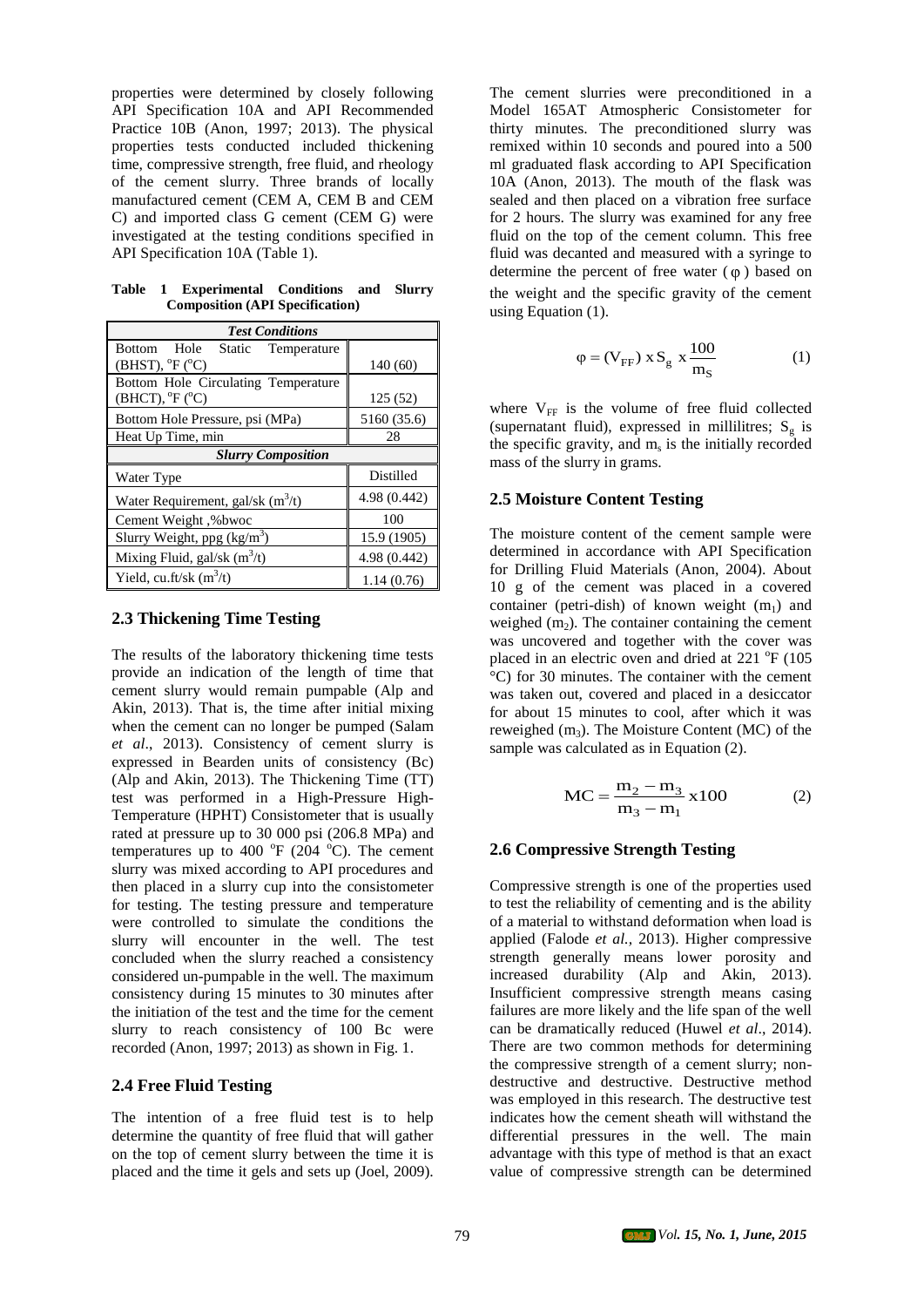(Huwel *et al*., 2014).

The prepared samples were poured into a four square inch moulds and puddled for 27 times per specimen with a puddling rod and then cured at 140 <sup>o</sup>F (60 °C) using Thermo Scientific Precision 180 Series Water Bath. The samples were cured for 8 hours before they were cooled and then crushed with Carver Model 3851 Manual Press. The resultant pressures were read from the pressure gauge and the compressive strengths were calculated using Equation (3).

Compressive Strength (psi) =  $\frac{\text{Force (pounds)}}{\text{Area (square inch)}}$  (3)

#### **2.7 Rheology Testing**

Rheology of cement slurries is of great importance for the design, construction and quality of primary cementing. Knowledge of the rheological properties is necessary to assess the possibilities for mixing and pumping cement slurries, and to predict the effect of wellbore temperature on slurry placement (Boškovic *et al.,* 2013). According to Shahriar (2011), the fundamental knowledge of oil well cement slurry rheology is necessary to evaluate the ability to remove mud and optimise slurry placement. Incomplete mud removal can result in poor cement bonding, zone communication and ineffective stimulation treatment (Bannister, 1980). The Rheology of fluids also has a major effect on solids setting and free fluid properties and also on the friction pressures (Joel, 2009). Because rheological testing is typically conducted at atmospheric pressure, the maximum temperature is limited to about 190 °F  $(88<sup>o</sup>C)$  (Anon, 1997). The shear stress and shear rate behaviour of slurry at different temperatures was measured in this test. The rheological properties of the fluid samples used in this study were measured using Fan Viscometer Model 35A. The properties of interest studied included Plastic Viscosity ( $\mu_p$ ) and Yield Point ( $\tau_o$ ). The plastic viscosity and the yield point value were obtained using Equations (4) and (5) respectively (Darley and Gray, 1983; Anon, 1997.

$$
\mu_{\rm p} \text{ (cp)} = 1.5(\theta_{300} - \theta_{100}) \tag{4}
$$

$$
\tau_o \text{ (lb/100ft}^2) = \theta_{300} - \mu_p \tag{5}
$$

Where  $\theta_{300}$  is 300 rpm dial reading and  $\theta_{100}$  is 100 rpm dial reading.

### **3 Results and Discussion**

#### **3.1 Thickening Time Analysis**

Thickening time is an essential parameter for designing a successful cement job. If the cement slurry remains liquid over an extended period of time and functions as a solid when it stops flowing, in a reasonable time, it will be suitable for more jobs (Roshan and Asef, 2010). Fig. 1 shows the results of the thickening time of the four cement samples using the well conditions stated in API Specification 10A (Table 1).

From Fig. 1, it could be seen that at a consistency of 100 Bc, the setting period for CEM B is shorter, followed by CEM A, CEM C and finally the imported class G. Generally, the entire locally manufactured cements appeared to have shorter setting time or pump shorter as compared to the imported class G cement. This implies that more additives would be required to bring up the thickening time results of locally manufactured cements to the level of the imported class G cement. For example, for high temperature wells, more concentrations of retarders would be needed to bring up the thickening time results.



**Fig. 1 Thickening Time vs. Consistency**

Among the three local cements tested, CEM C appeared to pump longer than CEM A and CEM B. CEM C met the API requirement set for oil well cement, at a consistency of 100 Bc (Fig. 1). This implies that less retarder is required for CEM C than CEM A and CEM B if it is to meet the thickening time of the imported class G cement. According to Shahrudin *et al.* (1993), the higher the tricalcium aluminate content, the higher the rate of reaction during the hydration period of a cement. Therefore the difference in setting time could be due to the difference in tricalcium aluminate content of the cement. Chemically, locally manufactured cements will have the highest

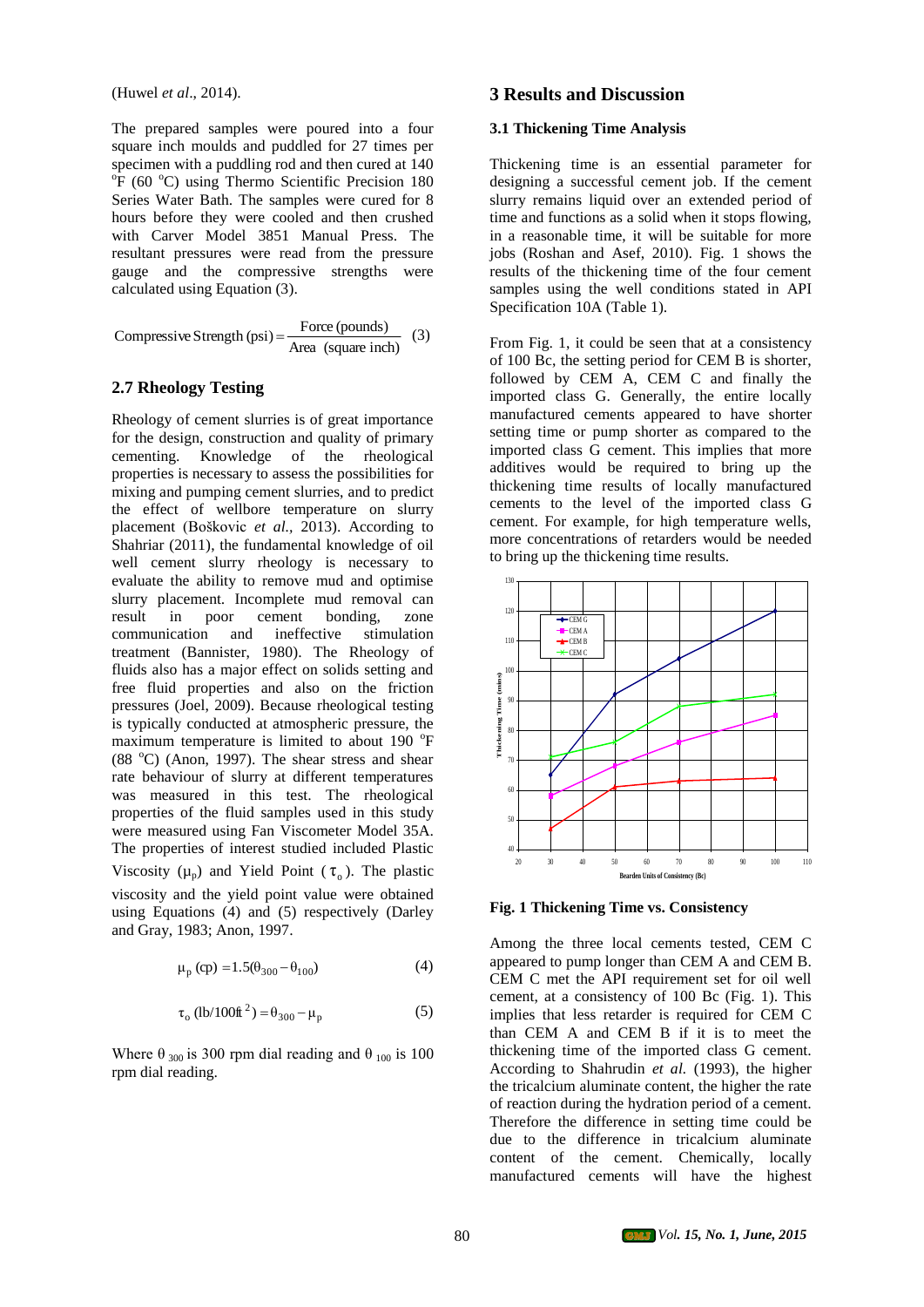amount of tricalcium aluminate and, therefore, would have a high rate of reaction during their hydration period, causing the cement slurries to set at shorter times than imported class G (CEM G) cement containing lower tricalcium aluminate.

The characteristics of these local cements are not different from other local cements as confirmed in other earlier works done by Mfonnom *et al.* (2009) and Joel (2009a) on local cement in Nigeria. According to the API Specifications 10A (Anon, 2013), the maximum consistency during 15 minutes to 30 minutes period after the initiation of test should be 30 Bc. The imported class G cement had the highest consistency value during the 15 minutes to 30 minutes period after the initiation of the thickening time test compared to the local cements, but generally all the cement samples tested satisfied the API requirement (Table 2).

**Table 2 Consistency during Fifteen to Thirty Minutes Period** 

| <b>Cement Type</b> | <b>CEM</b> | <b>CEM</b> | <b>CEM</b> | <b>CEM</b> | API       |
|--------------------|------------|------------|------------|------------|-----------|
| Consistency<br>Bc) | 23         |            | 19         | 14         | Max<br>30 |

### **3.2 Free Fluid Analysis**

Free fluid (water) is one of the most important factors that should be as low as possible in cementing operations especially after the cement sets. Test results indicated in Table 3 show that there is no big difference in the free fluid results for all the cements tested in terms of the API recommended standard as both the locally manufactured samples and imported sample were below API standard. However, imported class G had the highest free fluid content as compared to the locally manufactured cements (Table 3). The higher value of free fluid content of class G cement could be due to poor handling which could have resulted to exposure to a lot of moisture. These results were confirmed by the moisture content of each sample. The moisture content of imported sample (CEM G) was higher followed by the local cements; CEM A, CEM B, and CEM C in the same order as the free fluid (Table 4).

| Table 3 Free Fluid at BHCT of 125 $\rm{^oF}$ (52 $\rm{^oC}$ ) |  |  |  |  |  |
|---------------------------------------------------------------|--|--|--|--|--|
|---------------------------------------------------------------|--|--|--|--|--|

| <b>Cement</b><br>Type          | <b>CEM</b> | <b>CEM</b> | <b>CEM</b><br>в | <b>CEM</b> | PI  |
|--------------------------------|------------|------------|-----------------|------------|-----|
| Free<br>Fluid<br>$\frac{9}{6}$ | 3.96       | 1.05       | 0.65            | 0.2        | 5.9 |

**Table 4 Moisture Content of Cement Samples**

| Readings (g)                                     | <b>CEM</b><br>G | <b>CEM</b><br>A | <b>CEM</b><br>в | <b>CEM</b><br>C |
|--------------------------------------------------|-----------------|-----------------|-----------------|-----------------|
| Weight of<br>Container $(m_1)$                   | 30.85           | 30.85           | 30.85           | 30.85           |
| Weight of<br>Cement and<br>Container $(m_2)$     | 40.85           | 40.85           | 40.85           | 40.85           |
| Weight of Dry<br>Cement and<br>Container $(m_3)$ | 40.72           | 40.78           | 40.79           | 40.82           |
| <b>Moisture</b><br>Content $(\% )$               | 1.32            | 0.70            | 0.60            | 0.30            |

#### **3.3 Compressive Strength**

Compressive strength of the set cements is important as it commonly represents the overall quality of cements. Higher compressive strength generally means lower porosity and increased durability (Nelson, 1990). Fig. 2 shows the results of the compressive strength test cured at  $140^{\circ}$ F (60  $^{\circ}$ C) for 8 hours for all the cement samples.



**Fig. 2 Compressive Strength of Cement Cured at 140 <sup>o</sup>F (60 <sup>o</sup>C) for 8 Hours**

Early stage compressive strength was more pronounced in locally manufactured CEM A than the imported class G cement and the rest of the locally manufactured cements. CEM A had a better compressive strength than the imported class G. This could be attributed to tricalcium aluminate  $(C_3A)$ . Because  $C_3A$  has a faster rate of reaction during hydration and a faster setting time (Fig. 1), its early stage compressive strength is expected to be higher. Surprisingly, locally manufactured cements CEM B and CEM C proved otherwise, as their compressive strengths were lower than imported class G though they have shorter setting period. Generally, none of the cement samples met API minimum requirement which is a minimum of 1500 psi (10.3 MPa) at 140 °F (60 °C) for 8 hours.

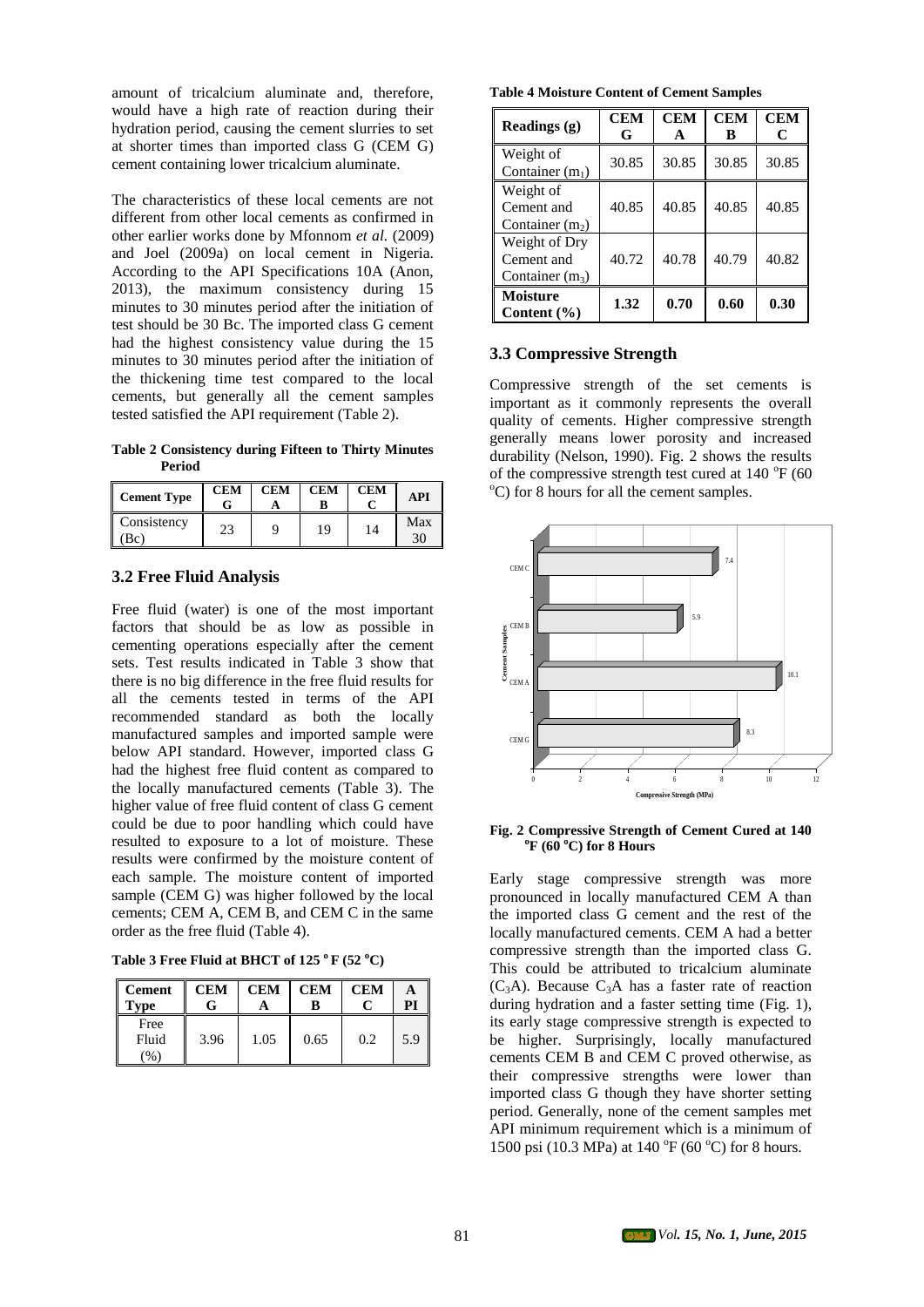#### **3.4 Rheological Properties**

Table 4.5 presents the results of rheology test conducted at BHCT of 125  $\mathrm{^{\circ}F}$  (52  $\mathrm{^{\circ}C}$ ). The basic reason for determination of rheological properties was to predict plastic viscosity and yield point values. The rheological values obtained from the local cement samples compared favourably with that of the imported cement. No gelation was observed at Bottom Hole Circulating Temperature (BHCT) of 125  $\mathrm{^{\circ}F}$  (52  $\mathrm{^{\circ}C}$ ) for all the cement samples. In almost all the tests conducted, the values of the Plastic Viscosity (PV) were below 100 cp (100 mPa.s), which according to Abbas *et al.* (2014) is desirable to keep cement slurry pumpable. The values of the Yield Point (YP) calculated also showed that all the slurries were pumpable at  $125 \text{ °F}$  (52  $\text{ °C}$ ).

**Table 5 Rheological Properties of Local and Imported Cement Samples**

| Rheology @<br><b>BHCT</b> of 125<br>$^{\circ}$ F(52 $^{\circ}$ C) | <b>CEM</b><br>G | <b>CEM</b><br>A | <b>CEM</b><br>B | <b>CEM</b><br>C |
|-------------------------------------------------------------------|-----------------|-----------------|-----------------|-----------------|
| $300$ rpm                                                         | 74              | 121             | 174             | 95              |
| $200$ rpm                                                         | 67              | 107             | 155             | 82              |
| $100$ rpm                                                         | 58              | 87              | 135             | 65              |
| 6 rpm                                                             | 20              | 28              | 28              | 20              |
| 3 rpm                                                             | 15              | 18              | 25              | 18              |
| <b>Plastic</b><br>Viscosity, cp<br>(mPa.s)                        | 24<br>(24)      | 51<br>(51)      | 58.5<br>(58.5)  | 45<br>(45)      |
| <b>Yield Point,</b><br>$lb/100 \text{ ft}^2 \text{ (Pa)}$         | 50<br>(24)      | 70<br>(34)      | 115.5<br>(55.3) | 50<br>(24)      |

# **4 Conclusions and Recommendations**

From the research it could be concluded that:

- (i) Locally manufactured cement CEM A proved to have faster early compressive strength development and lower free fluid content than imported class G cement. However, CEM A pumps shorter than imported class G.
- (ii) Locally manufactured cement CEM B proved to have suitable free fluid properties for oil well cementing than imported class G Cement. Both cements met API specification for free fluid. In terms of compressive strength and thickening time, class G cement proved to be better than CEM B, though both cements could not meet API specifications.
- (iii) Locally manufactured cement CEM C proved to have better free fluid properties than imported class G. In terms of compressive strength and thickening time, class G cement proved to be better than CEM C. However, CEM C met API

minimum value for thickening time, but pumped shorter when compared to class G.

(iv) Rheological values obtained from the locally manufactured cements compared favourably with that of the imported cement. No abnormal gelation was experienced for both the local cements and the imported class G cement.

For the investigated properties, and at the stated conditions of temperature and pressure, CEM A compares favourably with class  $\hat{G}$  in respect of API specifications, followed by CEM C and CEM B in terms of their potential for oil and gas well cementing.

It is recommended that further tests be conducted on locally manufactured cements on the chemical properties and also confirm stability for High Pressure and High Temperature (HPHT) operations.

# **Acknowledgements**

The authors are very grateful to the Management of Halliburton and POCEMA LTD, Nigeria and Mr. Anthony John of Halliburton and POCEMA Lab Staff for their immense contribution during the laboratory analysis in Port Harcourt, Nigeria.

# **References**

- Abbas, G., Irawan, S., Kumar, S., Memon, R. K. and Khalwar, S. A. (2014), "Characteristics of<br>Oil Well Cement Slurry using Oil Well Cement Hydroxypropylmethylcellulose", *Journal of Applied Sciences*, Vol. 14 (11), pp. 1154 – 1160.
- Alp, B. and Akin, S. (2013), "Utilization of Supplementary Cementitious Materials in Geothermal Well Cementing" *Proceedings of Thirty-Eighth Workshop on Geothermal Reservoir Engineering*, Stanford University, Stanford, California, pp. 1 - 7
- Anon (1997), *American Petroleum Institute (API) Recommended Practice 10B for Testing Well Cements*, American Petroleum Institute, Washington D. C., USA, 134 pp.
- Anon (2004), *Specification for Drilling Fluid Material", American Petroleum Institute (API) Specification 13A,* Sixteenth Edition, API Publishing Service, Washington D.C., 66 pp.
- Anon (2013), *American National Standard Institute/American Petroleum Institute* (*ANSI/API) Specification 10A for Cements and Materials for Well Cementing*, API Publication Services, Washington D. C., 38 pp.
- Atiemo, E. (2012), "Studies on the Effect of Selected Local Admixtures on Essential Properties of Cement for Housing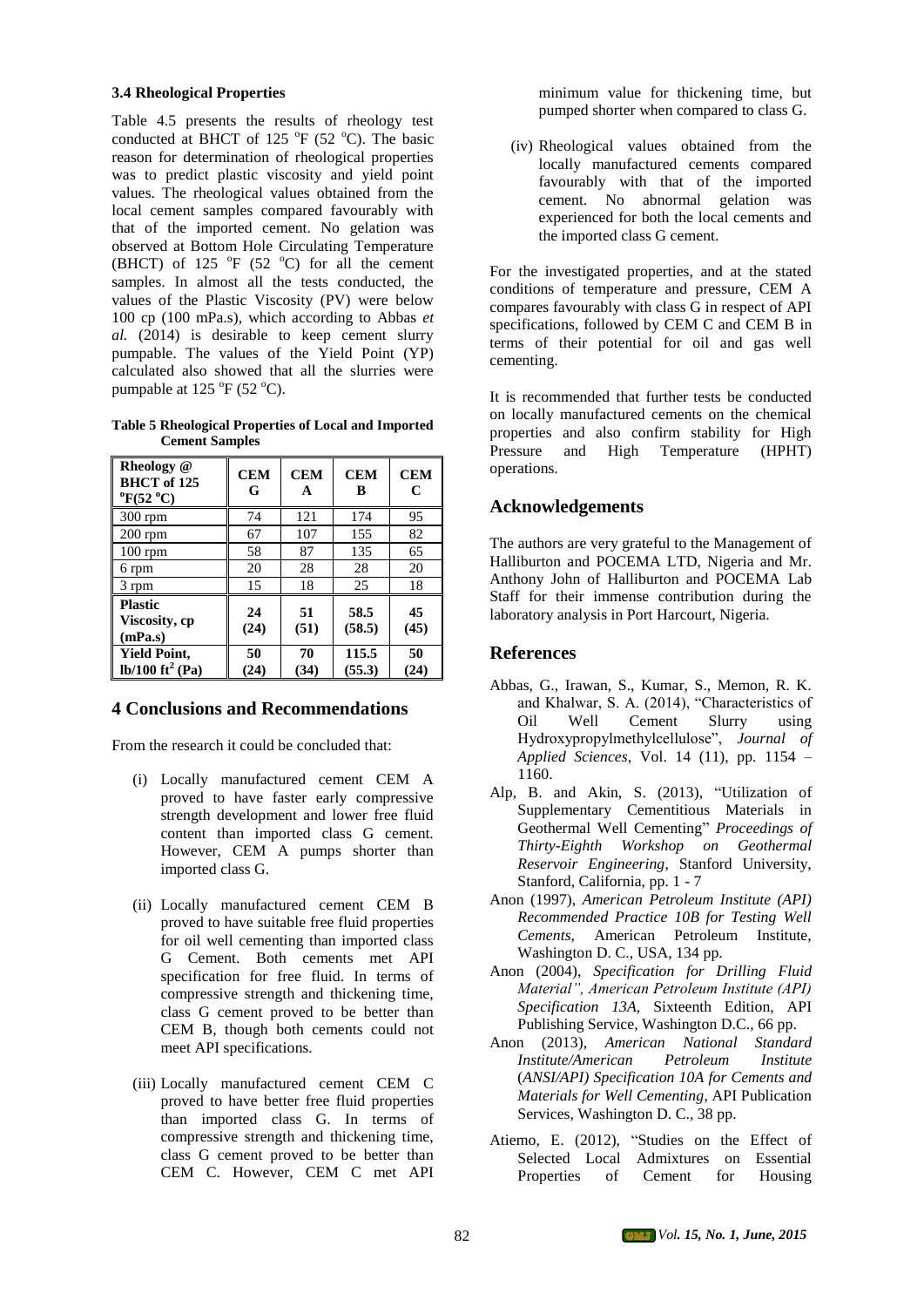Construction", *PhD Thesis*, Kwame Nkrumah University of Science and Technology, Kumasi, Ghana, 174 pp.

- Bannister, C. E. (1980), "Rheological Evaluation of Cement Slurries: Methods and Models", *Society of Petroleum Engineers Annual Technical Conference and Exhibition*, SPE 9284, Dallas, Texas, pp. 1 - 16.
- Bett, E. K. (2010), "Geothermal Well Cementing, Materials and Placement techniques", *Geothermal Training Programme- Report 10*, pp. 99 - 130.
- Boškovic, Z., Cebašek V. and Gojkovic, N. (2013), "Application of Local Cement for Cementing Oil Wells in the South Eastern Region of the Pannonian Basin", *Archives for Technical Sciences,* Vol. 8(1), pp. 35 - 39.
- Darley, H.C. H. and Gray, G. R. (1983), *Composition and Properties of Drilling and Completion Fluid,* Gulf Professional Publishing, 5<sup>th</sup>Edition, U.S.A, 653 pp.
- DiLullo, G. and Gino, A. (1994), "A Sound Alternative for Oil Well Cementing", *Offshore South East Asia 10th Conference and Exhibition World Trade Centre*, Technical Paper No. 94021, Singapore, pp.1 - 7.
- Falode, O. A., Salam, K. K., Arinkoola, A. O. and B. M. Ajagbe (2013), "Prediction of Compressive Strength of Oil Field Class G Cement Slurry using Factorial Design", *Journal of Petroleum Exploration Production Technology*, Vol. 3, pp. 297 - 302.
- Heinold, T., Dilenbeck, R. and Rogers, J. (2002), "The Effect of Key Cement Additives on the Mechanical Properties of Normal Density Oil and Gas Well Cement Systems", *Society of Petroleum Engineers Asia Pacific Oil and Gas Conference and Exhibition,* SPE 77867, Melbourne, Australia, pp. 1 - 12.
- Hibbeler, J., Rae, P., Gilmore, T. and Weber, L. (2000), "Using Alternative Sources of Oilwell Cement", *International Association of Drilling Contractors/Society of Petroleum Engineers (IADC/SPE) Asia Pacific Drilling Technology Conference*, SPE 62746, Kuala Lumpur, Malaysia, pp. 1 - 10.
- Huwel, J. P. E., Faustino, V. and Roberts, R. (2014), "Cement Compressive Strength Development Drastically Affected by Testing Procedure", *Proceedings of American Association of Drilling Engineers Fluid Conference and Exhibition,* Houston, Texas, pp. 1 - 5.
- Joel, O. F. (2009), "The Secondary Effects of Lignosulfonate Cement Retarder on Cement Slurry Properties", *Journal of Engineering and Applied Sciences*, Vol. 4, No. 9, pp. 1 - 7.
- Joel, O. F. (2009a), "Comparative Study of Local Cement with Imported Class "G" Cement for Cementing of Oil Well in Nigeria – A Case Study", *International Journal of Engineering*, Vol. 3(4), pp. 1 - 10
- Joel, O. F. (2013), *"*Tapping the Untapped Wealth in our Backyard: Pathway to Local Content Development", *Inaugural Lecture Series No. 104*, University of Portharcourt, Nigeria, pp. 29 - 30.
- Lea, F. M. (1970), *The Chemistry of Cement and Concrete*, Edward Arnold, London, pp. 414 - 453.
- Lu, P., Sun, G. and Young, J. F. (1993), "Phase Composition of Hydrated DSP Cement Pastes", *Journal of the American Ceramic Society,* [Vol. 76\(4\), p](http://onlinelibrary.wiley.com/doi/10.1111/jace.1993.76.issue-4/issuetoc)p. 1003 – 1007.
- Magarini, P., Lanzetta, C. and Galletta, A. (2009), "Drilling Design Manual", *Eni - Agip Division*, pp. 97 - 107.
- Mfonnom, G. A., Puyete, T. Y. and Joel, F. O. (2009), "Utilization of Local Cement as an Alternative Source of Oil and Gas Well Cement - A Case Study on Dangote and Elephant Cements", *Technical Papers of Offshore West Africa (OWA) Conference*, Nigeria, pp. 1 - 22.
- Morgan, B. E. (1958), "API Specification for Oilwell Cements", *Drilling and Production Practice Conference*, API-58-0831, New York, pp. 1 - 8.
- Nelson, E. B., Baret, J. F. and Michaux, M. (1990)*, "*Cement Additives and Mechanism of Action", In *Well Cementing*, E. B. Nelson (Ed.), Elsevier Science Publishers, Amsterdam, pp. 3 - 37.
- Roshan, H. and Asef, M. R. (2010), "Characteristics of Oil Well Cement Slurry Using CMC", *Journal of Society of Petroleum Engineers Drilling and Completion*, SPE 11446, Vol. 25 (3), pp. 328 - 335.
- Saasen, A., Haugom, J. O. and Johansen, E. (1994), "The Effect of Gypsum and Anhydrite on Rheological Properties of Cement Slurries", *Annual Transaction of the Nordic Rheology Society*, Vol. 2, pp. 85 - 87.
- Salam, K. K., Arinkoola, A. O., Ajagbe, B. and Sanni, O. (2013), "Evaluation of Thickening Time of Oil Field Class G Cement Slurry at High Temperature and Pressure using Experimental Design", *International Journal of Engineering Sciences*, Vol. 2(8), pp. 361 - 367.
- Sasaki, S., Kobayashi, W. and Okabayashi, S. (1986), "Strength Development of 2CaO/Si02- Silica Cement under High-Temperature and High-Pressure Conditions", *Journal of Society of Petroleum Engineers Production Engineering*, SPE 13406, Vol. 1 (1), pp. 42 - 48.
- Sauki B. A. and Irawan, S. (2010), "Effects of Pressure and Temperature on Well Cement Degradation by Supercritical  $CO_2$ ". *International Journal of Engineering and Technology*, Vol. 10, No. 4, pp. 47 - 55.
- Shahriar, A. (2011), "Investigation on Rheology of Oil Well Cement Slurries", *Unpublished PhD*